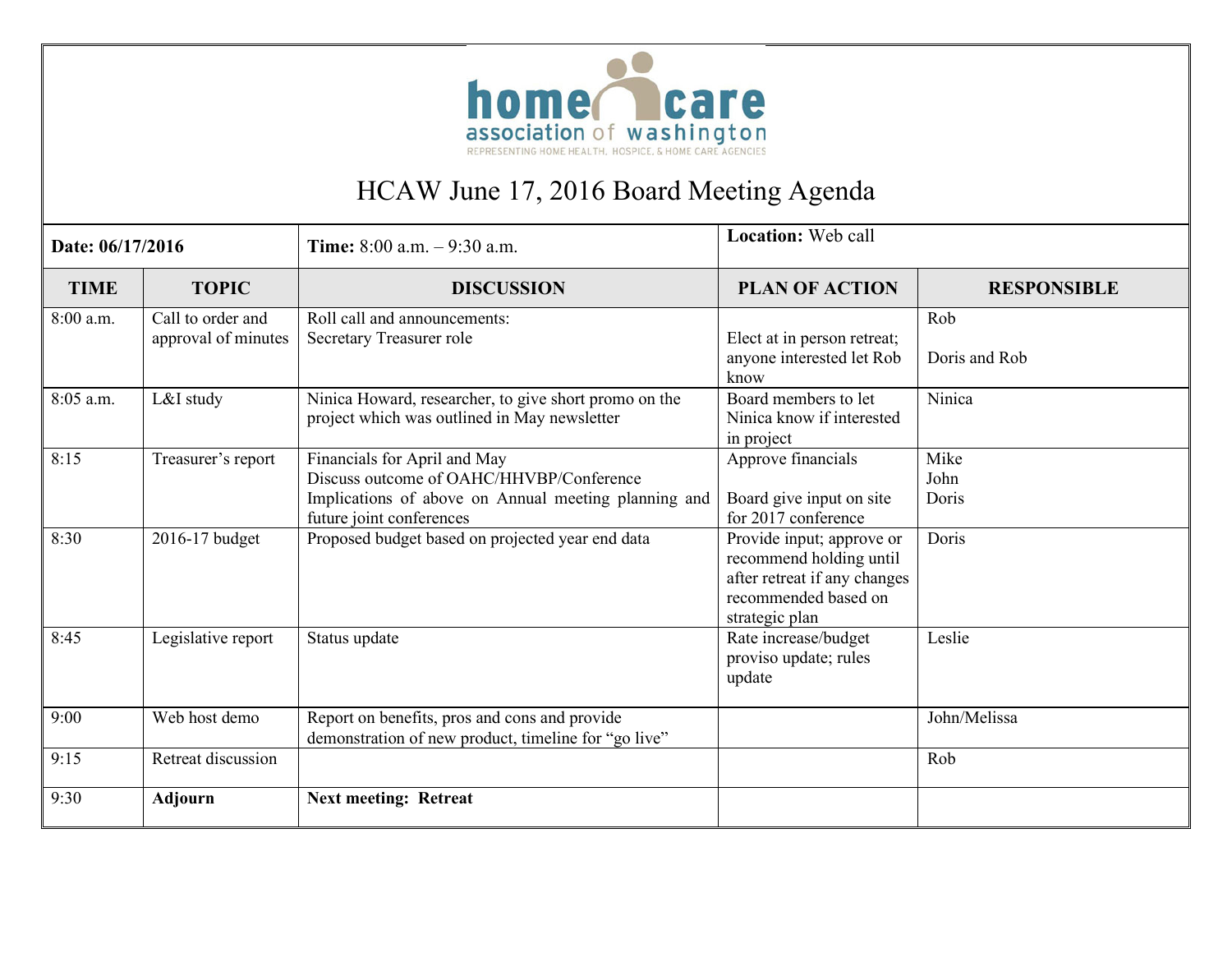## **HCAW June 2016 Public Policy Update**

Prepared by Leslie Emerick, Legislative Consultant

#### **State Agency Issues**

#### *Department of Health*

#### **In-Home Services**

The meeting on May 13<sup>th</sup>, 2014 was at DOH in Tumwater. The meeting wrapped up the home care portion of the rules and the following meeting in August will move on to home health. They will take a month break after that to pull together the information gathered so far and begin to compile. Home Health and Hospice will be reviewed next. Link to stakeholder workgroup materials:

[http://www.doh.wa.gov/LicensesPermitsandCertificates/FacilitiesNewReneworUpdate/HomeCare](http://www.doh.wa.gov/LicensesPermitsandCertificates/FacilitiesNewReneworUpdate/HomeCareAgencies/RulesinProgress) [Agencies/RulesinProgress](http://www.doh.wa.gov/LicensesPermitsandCertificates/FacilitiesNewReneworUpdate/HomeCareAgencies/RulesinProgress)

Next Meeting at DOH in Tumwater are:

- July 19, 2016 (9:00 to 1:00pm)
- August 26, 2016 (9:00 to 1:00pm

#### **Hospice CoN Rules**

The Hospice CoN stakeholder workgroup decided to move to CR 102 draft for review. Update new numbers for Average Daily Census from 35 to 25 and other changes. Link to stakeholder workgroup materials:

[http://www.doh.wa.gov/LicensesPermitsandCertificates/FacilitiesNewReneworUpdate/Certificate](http://www.doh.wa.gov/LicensesPermitsandCertificates/FacilitiesNewReneworUpdate/CertificateofNeed/RulemakingActivities/Hospice) [ofNeed/RulemakingActivities/Hospice](http://www.doh.wa.gov/LicensesPermitsandCertificates/FacilitiesNewReneworUpdate/CertificateofNeed/RulemakingActivities/Hospice)

DOH will present these proposals, along with the methodology and an overview of the rule making process at the next workgroup meeting scheduled for June 22. (sent in earlier email)

- Hospice Workgroup Issue/Topic and Consensus Tracking
- Proposed WAC 246-310-290, Version 1.2 No Redline
- Proposed WAC 246-310-290, Version 1.2 Redline

#### **Home Care Aide Rulemaking**

The Department of Health invites you to the upcoming workshop, hearing and meetings concerning home care aides.

#### **Home Care Aide Rules Workshops**

• Tuesday, June 21, 1:30-3:30pm, DSHS office, 2010 Yakima Valley Hwy/K15, Sunnyside WA 98944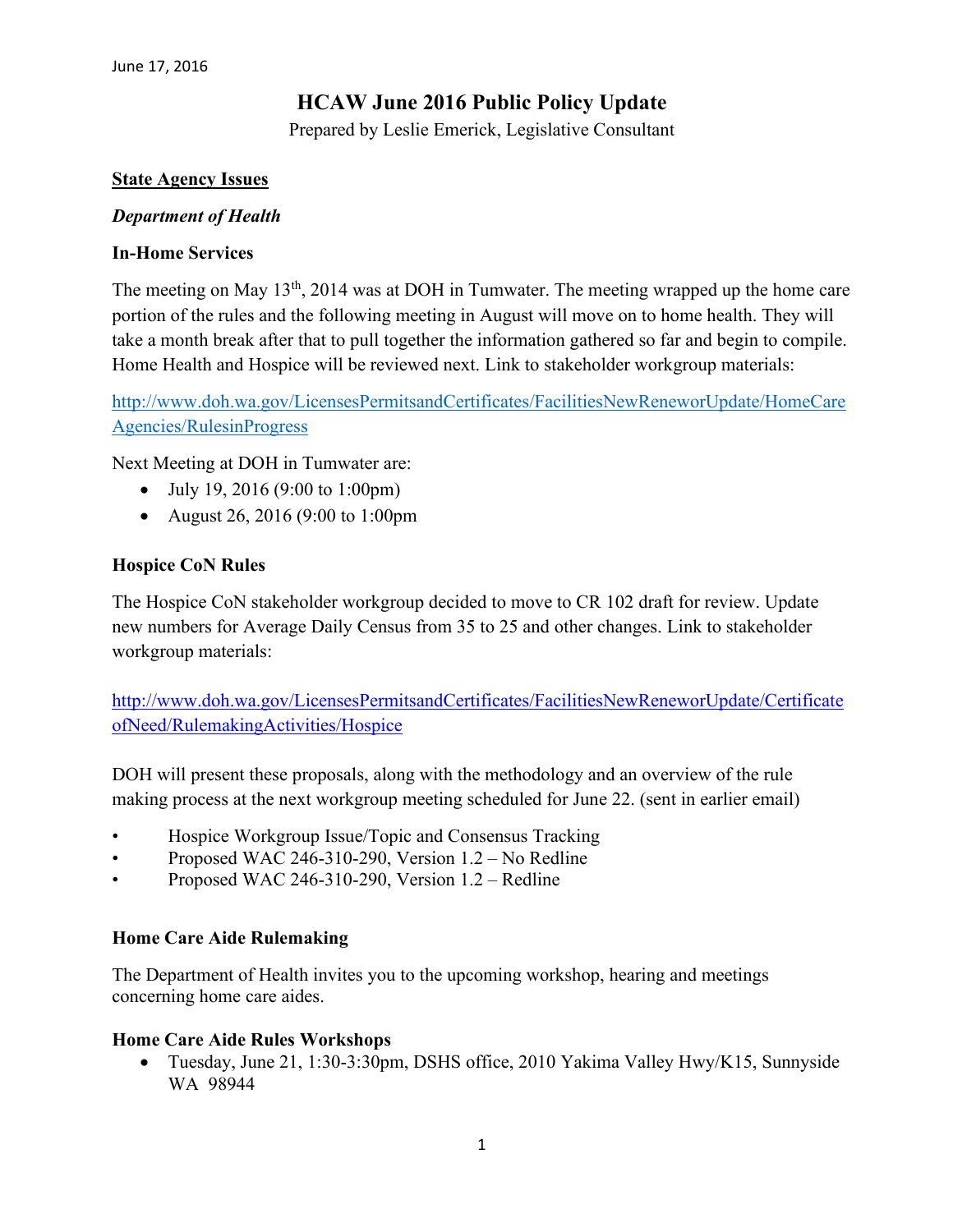- Wednesday, July 13, 1:30-3:30pm, Aging & Long Term Care of Eastern Washington/Training Center, 1235 N Post St, Spokane WA 99201
- Tuesday, July 19, 1:30-3:30pm, DOH Point Plaza East Room 152/153, 310 Israel Rd SE, Tumwater WA 98501
- Monday, August 1, 10:00-12:00pm, DOH Kent Room 309, 20425  $72<sup>nd</sup>$  Ave S, Building 2, Suite 310, Kent WA 98032

The current rules can be accessed at the following link: <http://app.leg.wa.gov/wac/default.aspx?cite=246-980>

*If you would like a rules workshop held in an area not listed, please email [homecareaides@doh.wa.gov](mailto:homecareaides@doh.wa.gov) stating which city/county you would like a rules workshop held.*

## **RULES HEARING ON SCOPE OF PRACTICE**

- Monday, June 13, 1:00-2:00pm, DOH Town Center 2, Room 145, 111 Israel Rd, Tumwater WA 98501
- Additional information on the proposed administrative rule change: <http://lawfilesext.leg.wa.gov/law/wsr/2016/10/16-10-110.htm>

#### **PRESENTATIONS ON THE NEW CERTIFICATION EXAM PASS RATES & PROGRAM UPDATES**

- Tuesday, June 14, 10:00-11:30am, DOH Town Center 2, Room 145, 111 Israel Rd SE, Tumwater WA 98501 (pass rates for first month)
- Wednesday, August 17, 1:00-3:00pm, DOH Kent Room 309, 20425 72<sup>nd</sup> Ave S, Building 2, Suite 310, Kent WA 98032 (pass rates for first three months)

#### *Health Care Authority*

#### **Medically Intensive Children and Adults**

The Health Care Authority has submitted an addendum to the private duty nursing contract that is meeting a great deal of resistance from our PDN providers. (see attachement) I have spoken to OFM about our concerns and am working with our providers to gather data on the costs. The PDN folks are very unhappy about this. I am trying to draft a document to submit to HCA, OFM and legislators about the costs involved in hiring new nurses and the losses that PDN agencies will incur if the take the new contract which is to be returned by  $7/1/16$ . They are not going to impose requirements on home health funds.

#### **Home Health & Medically Intensive Nursing Report to the Legislature**

First meeting with the Health Care Authority to discuss the report was on May 24<sup>th</sup>. ESHB 2376 requires report due to legislature by December 2016. It must be submitted to OFM by November. We discussed ideas on how to track the savings and numerous attendees are submitting models for care that they are aware of to review. Home Health Reimbursement too low to make a difference, need a new model to incentivize care and increase access. The next meeting is on July  $27<sup>th</sup>$  in Olympia at 1:00 pm.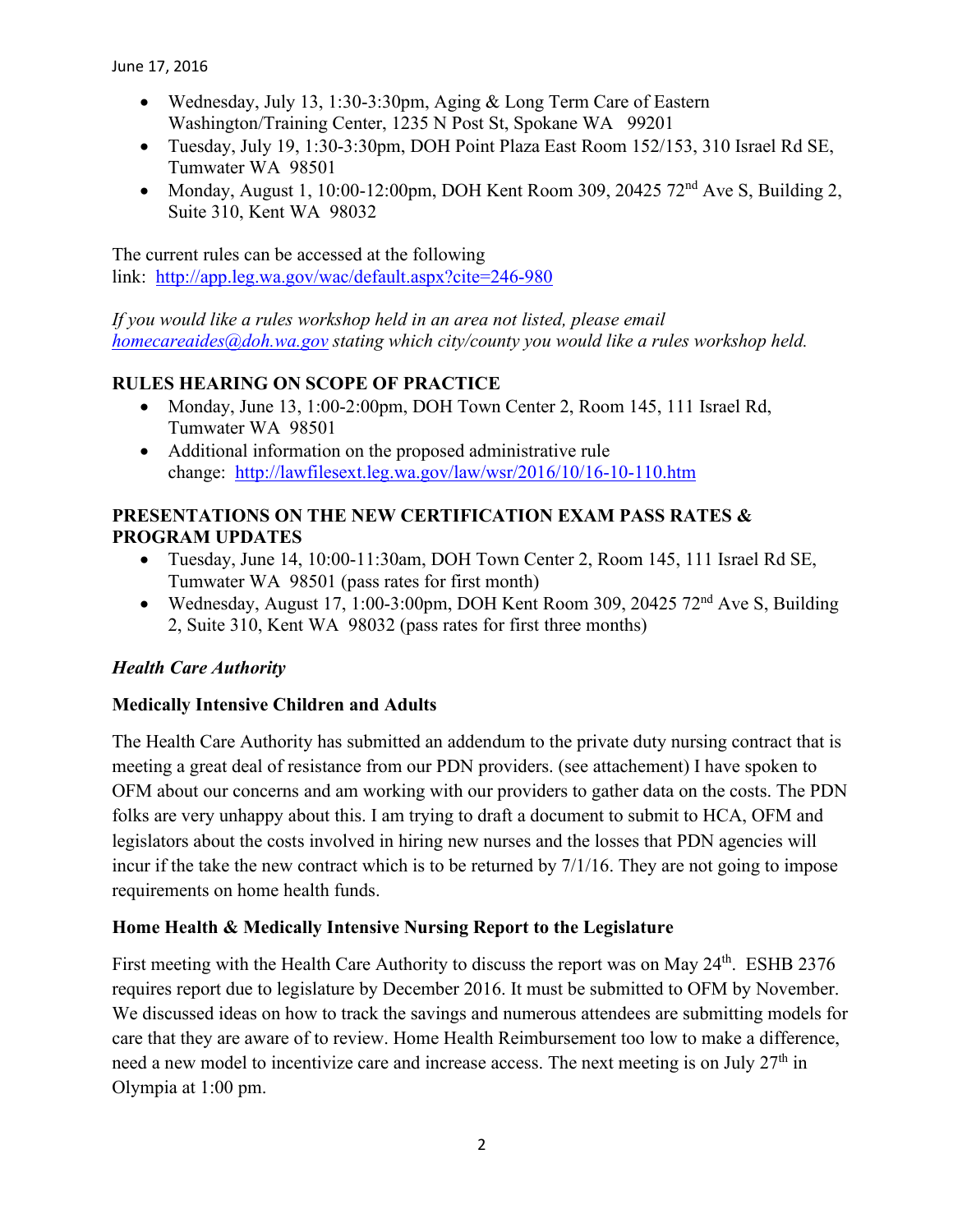June 17, 2016

#### **Medicaid Face to Face Rules**

HCA is amending these rules to comply with new federal regulations under 42 CFR 440 requiring that physicians document the occurrence of a face-to-face encounter (including through the use of telemedicine) within reasonable timeframes when ordering home health services for Medicaid eligible clients. The agency is also aligning these rules with the new final federal rules to clarify that home health services are not restricted to clients who are homebound or to services furnished solely in the home.

**SSB 6519 Telemedicine:** I have applied on HCAW's behalf to get on the list of participants for the Collaborative to promote in-home care through the use of telemedicine monitoring and was not accepted on the collaborative committee. I plan to attend the meetings when they begin. The bill created the Collaborative for the Advancement of Telemedicine to enhance the understanding of health services provided through telemedicine. By July 1, 2016, the Collaborative shall be convened by the University of Washington Telehealth Services and participants shall include four legislators, and representatives of the academic community, hospitals, clinics, health care providers in primary care and specialty care, health insurance carriers, and other interested parties.

## **Aging and Disability, Joint Legislative Executive Committee**

6/20/16 1:00 pm, House Hearing Rm A, John L. O'Brien Building, Olympia, WA

#### Agenda:

- 1. Update on bills from 2016 legislative session.
- 2. Discussion of topic options for 2016 interim.
- 3. Palliative care and advance care planning.
- 4. Dementia Action Collaborative.
- 5. Sensory impairment in older adults.

## **Physician Orders for Life-Sustaining Treatment in Washington: A Tool for Honoring Endof-Life Wishes**

On May 23<sup>rd</sup> I attended this workshop on POLST. It was a very good overview of how POLST works in WA State. There were some discussions about how the Bree Collaborative could move forward on their recommendations for end of life care legislatively next session.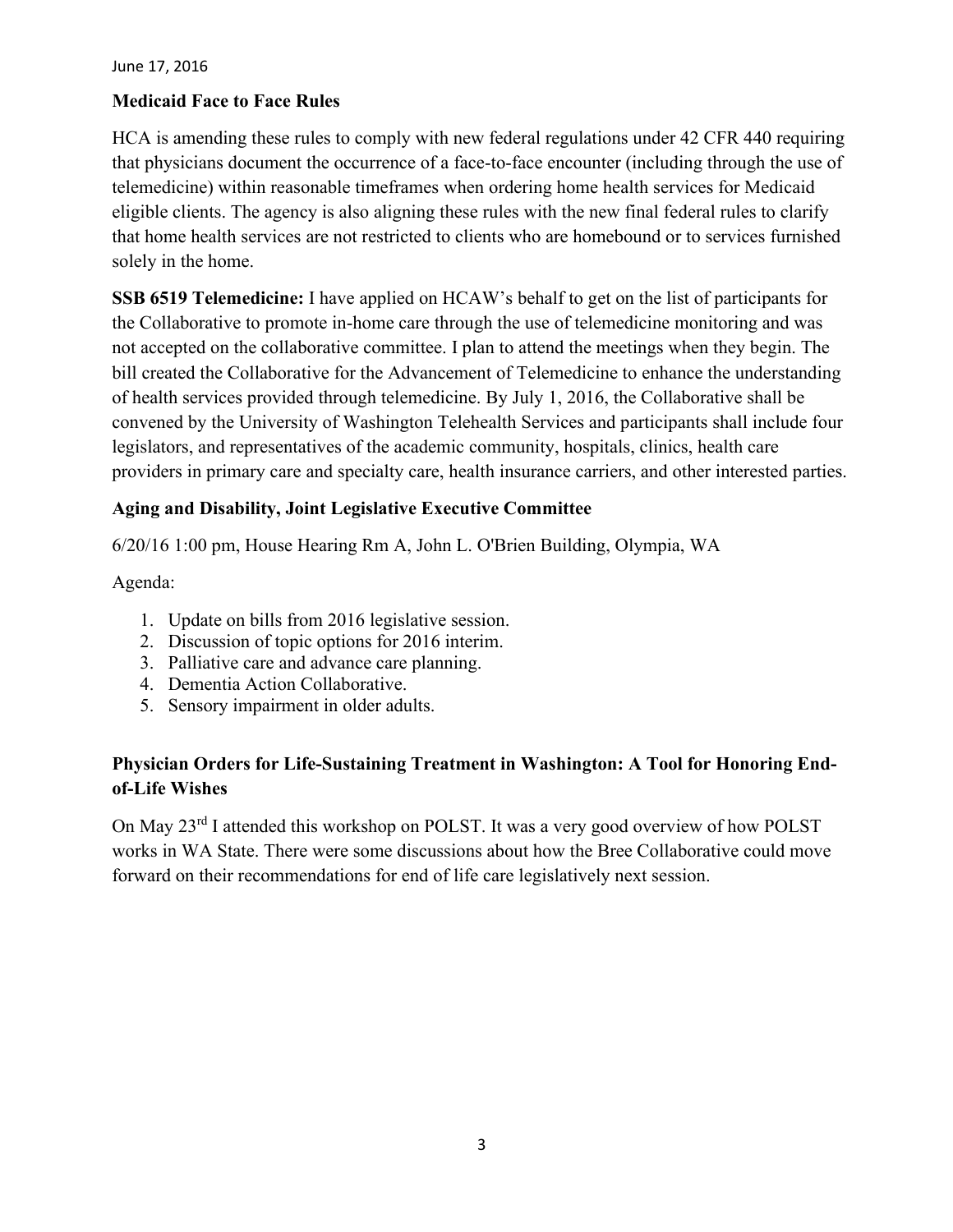## Peterson&Associates P.S.

VANCOUVER CPAs

June 13, 2016

To the Board of Directors Home Care Association of Washington

Ladies and Gentlemen:

Management is responsible for the accompanying financial statements of Home Care Association of Washington (a nonprofit organization), which comprise the statement of financial position – income tax basis – as of May 31, 2016 and May 31, 2015, and the related statements of activities – income tax basis - for the month then ended, and for determining that the income tax basis of accounting is an acceptable financial reporting framework. We have performed a compilation engagement in accordance with Statements on Standards for Accounting and Review Services promulgated by the Accounting and Review Services Committee of the AICPA. We did not audit or review the financial statements nor were we required to perform any procedures to verify the accuracy of completeness of the information provided by management. Accordingly, we do not express an opinion, a conclusion, nor provide any form of assurance on these financial statements.

The financial statements are prepared in accordance with the income tax basis of accounting, which is a basis of accounting other than accounting principles generally accepted in the United States of America.

Management has elected to omit substantially all disclosures ordinarily included in financial statements prepared in accordance with the income tax basis of accounting. If the omitted disclosures were included in the financial statements, they might influence the user's conclusions about the Organization's financial positions and changes in net assets. Accordingly, the financial statements are not designed for those who are not informed about such matters.

#### **Supplemental Information**

The supplementary information contained in Schedule 1 is presented for purposes of additional analysis and is not a required part of the basic financial statements. The information is the representation of management. The information was subject to our compilation engagement, however, we have not audited or reviewed the supplementary information and, accordingly, do not express an opinion or provide any assurance on such supplementary information.

We are not independent with respect to Home Care Association of Washington.

Sincerely,

Peterson & Association PS PETERSON & ASSOCIATES, P.S.

SES:paf p:w\o\stmts\HCAW



**Every Relationship Counts**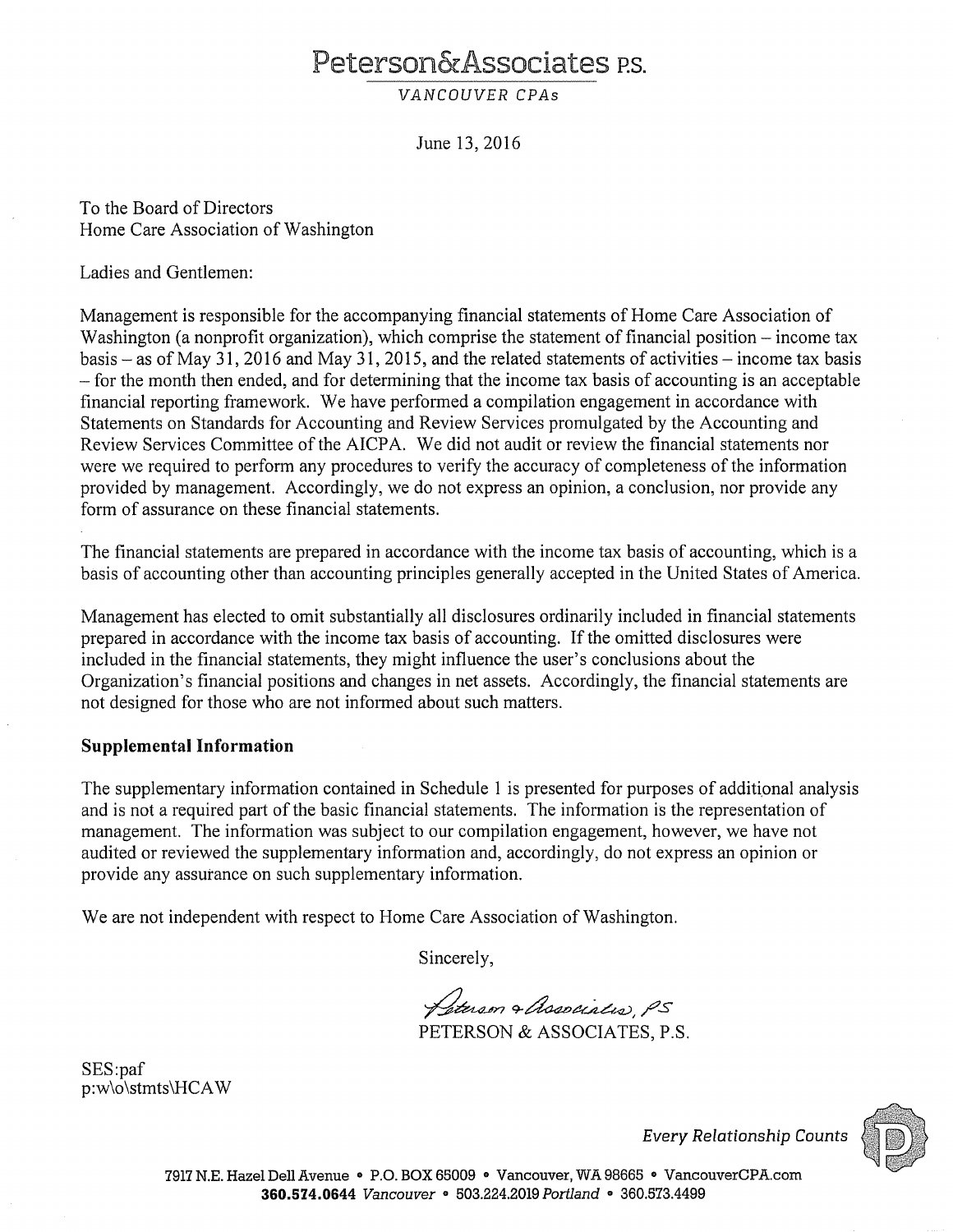## Home Care Association of Washington Statement of Financial Position - Income Tax Basis<br>As of May 31, 2016 and May 31, 2015

 $\bar{\bar{z}}$ 

|                                                                                                         | May 31, 16   | May 31, 15   |
|---------------------------------------------------------------------------------------------------------|--------------|--------------|
| <b>ASSETS</b>                                                                                           |              |              |
| <b>Current Assets</b>                                                                                   |              |              |
| Checking/Savings                                                                                        |              |              |
| 1000 · PCB Checking 0944                                                                                | 86,557.08    | 65,459.66    |
| 1010 · PCB Money Mkt                                                                                    | 147,739.20   | 112,758.11   |
| 1020 · Baird Cash and Equivalents                                                                       | 35,598.81    | 34,948.33    |
| 1030 · Bairds Investment Assets                                                                         | 81,556.90    | 80,236.23    |
| <b>Total Checking/Savings</b>                                                                           | 351,451.99   | 293,402.33   |
| <b>Accounts Receivable</b>                                                                              |              |              |
| 1200 Accounts Receivable                                                                                | 8,454.00     | 9,341.50     |
| <b>Total Accounts Receivable</b>                                                                        | 8,454.00     | 9,341.50     |
| <b>Other Current Assets</b>                                                                             |              |              |
| 1300 · Prepaid Expenses                                                                                 | 262.50       | 4,540.87     |
| 1310 · Prepaid Insurance                                                                                | 412.72       | 1,017.87     |
| 1375 · Prepaid Workshop Expenses                                                                        | 1,800.00     | 5,500.00     |
| 1499 · Undeposited Funds                                                                                | 1,350.00     | 525.00       |
| <b>Total Other Current Assets</b>                                                                       | 3,825.22     | 11,583.74    |
| <b>Total Current Assets</b>                                                                             | 363,731.21   | 314,327.57   |
| <b>TOTAL ASSETS</b>                                                                                     | 363,731.21   | 314,327.57   |
| <b>LIABILITIES &amp; EQUITY</b><br>Liabilities<br><b>Current Liabilities</b><br><b>Accounts Payable</b> |              |              |
| 2000 - Accounts Payable                                                                                 | 192.97       | 492.50       |
| <b>Total Accounts Payable</b>                                                                           | 192.97       | 492.50       |
| <b>Other Current Liabilities</b>                                                                        |              |              |
| $2110 \cdot$ Deferred Dues                                                                              |              |              |
| 2115 · Provider Dues                                                                                    | 145,396.75   | 132,434.35   |
| 2120 · Affiliate Dues                                                                                   | 5,344.73     | 1,514.36     |
| Total 2110 · Deferred Dues                                                                              | 150,741.48   | 133,948.71   |
| 2175 · Deferred Workshop Income                                                                         | 28,955.00    | 8,000.00     |
| <b>Total Other Current Liabilities</b>                                                                  | 179,696.48   | 141,948.71   |
| <b>Total Current Liabilities</b>                                                                        | 179,889.45   | 142,441.21   |
| <b>Total Liabilities</b>                                                                                | 179,889.45   | 142,441.21   |
| Equity                                                                                                  |              |              |
| 3000 Unrestricted Net Assets                                                                            | 202,129.25   | 202,129.25   |
| 32000 · Retained Earnings                                                                               | $-25,269.33$ | $-51,350.19$ |
| Net Income                                                                                              | 6,981.84     | 21,107.30    |
| <b>Total Equity</b>                                                                                     | 183,841.76   | 171,886.36   |
| <b>TOTAL LIABILITIES &amp; EQUITY</b>                                                                   | 363,731.21   | 314,327.57   |
|                                                                                                         |              |              |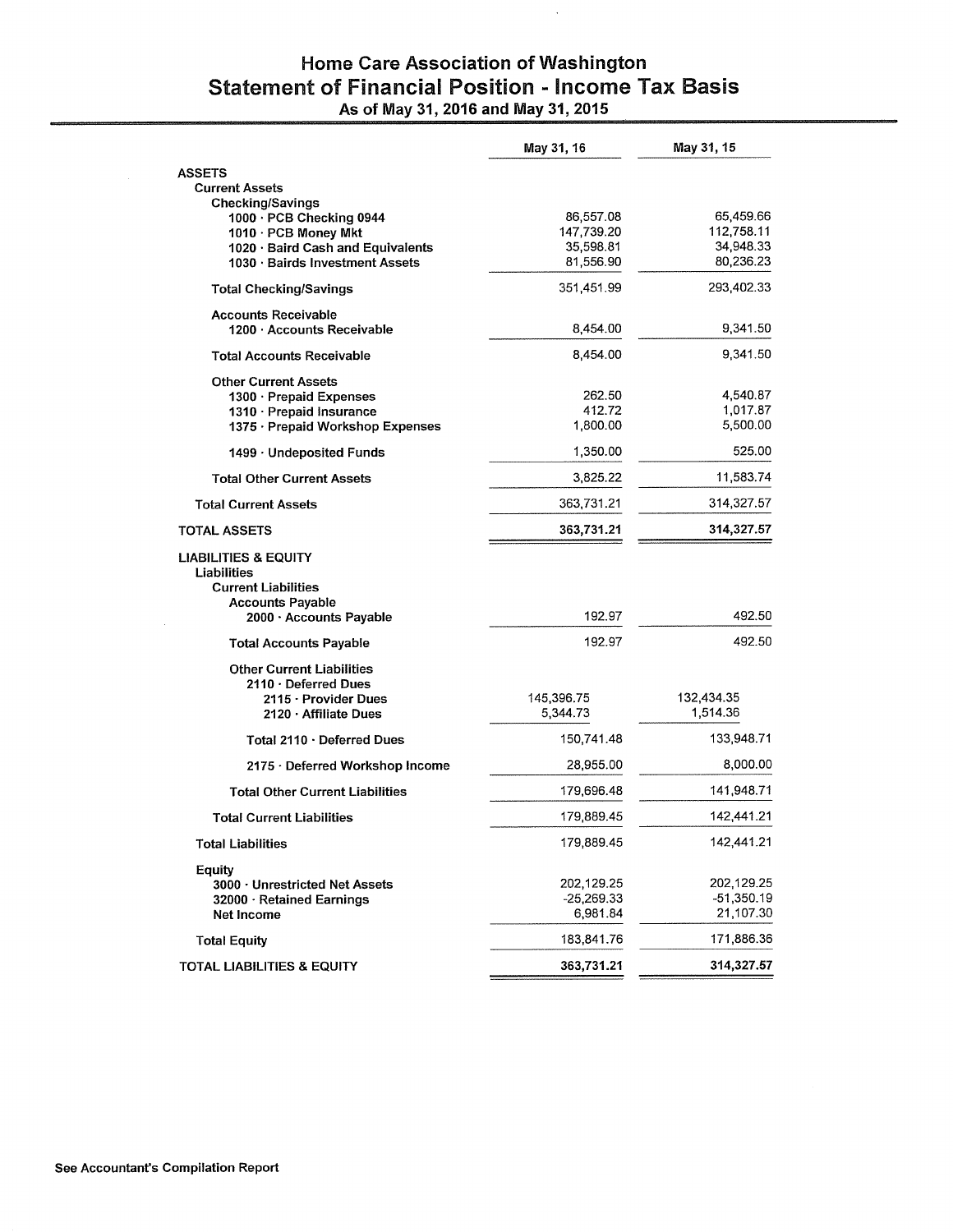## **Home Care Association of Washington Statement of Activities - Income Tax Basis** For the Month Ended May 31, 2016 and 2015

|                                             | May 16           | May 15                  |
|---------------------------------------------|------------------|-------------------------|
| <b>Ordinary Income/Expense</b>              |                  |                         |
| Income                                      |                  |                         |
| 4000 · Provider Dues                        | 20,770.97        | 18,919.19               |
| 4010 · Affiliate Dues                       | 763.54           | 1,864.51                |
| 4100 · Annual Meeting/Conv - Spring         | 60.00            | $-4,620.00$<br>8,110.00 |
| 4110 · Conf Trade Show Booth                | 0.00             |                         |
| 4240 · Job Target/Career Board              | 0.00             | 416.00<br>$-53.20$      |
| 4260 · Directory/Mailing List Sales         | 0.00             | $-1.648.17$             |
| 4285 · Affiliate Sponsor                    | 0.00             | $-256.40$               |
| 4370 · Miscellaneous Income                 | 106.95           | 15.32                   |
| 5000 · Interest & Dividends                 | 20.08            |                         |
| <b>Total Income</b>                         | 21,721.54        | 22,747.25               |
| <b>Expense</b>                              | 8,750.00         | 8,750.00                |
| 7000 · Management/Facilities/Staff/Equ      | 302.04           | 537.41                  |
| 7010 · Service Charge Expense               | 6,400.00         | 6,400.00                |
| 7100 · Executive Director                   | 0.00             | 161.26                  |
| 7110 · Executive Director Expenses          | 3,200.00         | 3,200.00                |
| 7130 · Lobbyist/Legislative Consultant      | 192.24           | 0.00                    |
| 7150 · Lobbyist Expenses                    |                  | 144.83                  |
| $7230 \cdot$ Insurance                      | 103.16<br>262.50 | 500.00                  |
| 7290 · Tech. dev/Maint/Website              |                  | $-250.00$               |
| 7330 · Membership Directory                 | 0.00<br>0.00     | $-1,802.50$             |
| 7340 · Publications/Subscriptions           |                  | 437.50                  |
| 7370 · NAHC Dues/Other Memberships          | 0.00             | 77.50                   |
| 7380 · Newsletters/Publications             | 0.00             |                         |
| 7700 · Annual Mtg/Convention Spring         |                  |                         |
| 7710 · Speaker                              | 6,217.72         | 0.00<br>0.00            |
| 7725 · Hand Outs                            | 337.72           |                         |
| 7700 · Annual Mtg/Convention Spring - Other | 0.00             | 607.58                  |
| Total 7700 · Annual Mtg/Convention Spring   | 6,555.44         | 607.58                  |
| 7900 · Workshops/Seminar Expense            |                  | 8.00                    |
| 7910 · Speaker                              | 791.20           | 0.00                    |
| 7915 Food and Beverage                      | 1,924.57         | 710.00                  |
| 7920 · Technology                           | 360.00           |                         |
| Total 7900 · Workshops/Seminar Expense      | 3,075.77         | 718.00                  |
| <b>Total Expense</b>                        | 28,841.15        | 19,481.58               |
| Net Ordinary Income                         | $-7,119.61$      | 3,265.67                |
| Other Income/Expense                        |                  |                         |
| Other Income                                | $-377.24$        | $-9,135.06$             |
| 9000 · Baird Change in Market Value         | 309.88           | 10,028.08               |
| 9100 · Baird Income and Distributions       |                  |                         |
| <b>Total Other Income</b>                   | $-67.36$         | 893.02                  |
| Net Other Income                            | $-67.36$         | 893.02                  |
| Net Income                                  | $-7,186.97$      | 4,158.69                |

 $\ddot{\phantom{a}}$